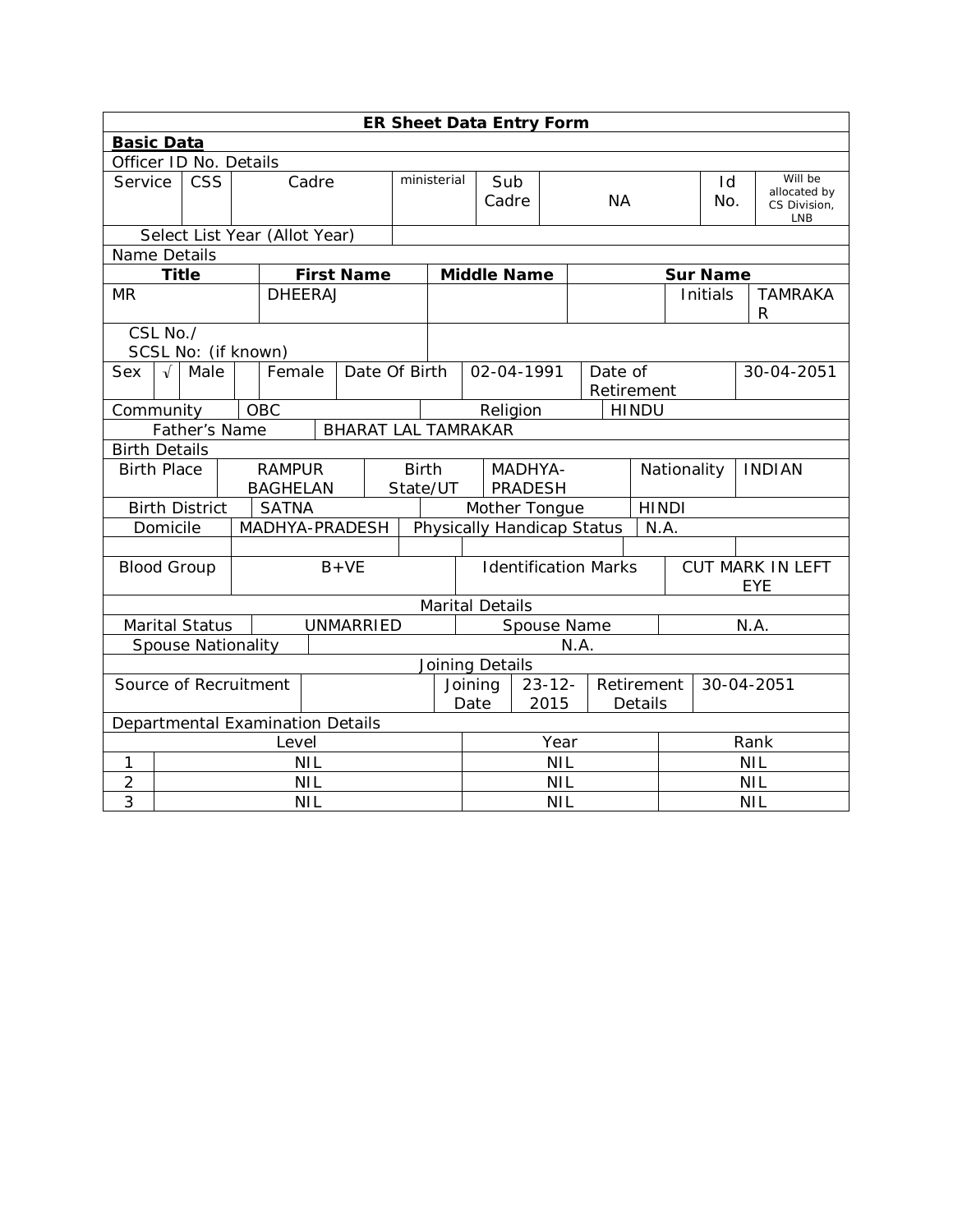## Details of deputation (if applicable)

| Name of the Office | Post held at that<br>time in parent office | Name of post<br>(selected for<br>deputation | Period of deputation |      |  |  |
|--------------------|--------------------------------------------|---------------------------------------------|----------------------|------|--|--|
| <b>NIL</b>         | NIL                                        | NIL                                         | <b>Since</b>         | From |  |  |
| <b>NIL</b>         | NIL                                        | NIL                                         | NIL                  | NIL  |  |  |

## Details of Foreign Visit

| SI.<br>No. | Place of Visit | Date of<br>visit | Post held at<br>that time | Whether it<br>is a<br>personal or<br>official visit | Details of visit |
|------------|----------------|------------------|---------------------------|-----------------------------------------------------|------------------|
|            |                |                  |                           |                                                     |                  |
| <b>NIL</b> | NIL            | NIL              | <b>NIL</b>                | NIL                                                 | NIL              |

| Transier/Fosting Detail (if applicable) |                |                    |                                                                                                           |                   |                  |  |                          |                 |                  |  |
|-----------------------------------------|----------------|--------------------|-----------------------------------------------------------------------------------------------------------|-------------------|------------------|--|--------------------------|-----------------|------------------|--|
| Place                                   |                |                    |                                                                                                           | Period of posting |                  |  |                          |                 |                  |  |
|                                         |                |                    |                                                                                                           | Since             |                  |  | From                     |                 |                  |  |
| <b>NIL</b>                              |                |                    | <b>NIL</b>                                                                                                |                   |                  |  |                          | <b>NIL</b>      |                  |  |
| Remarks (if                             |                |                    |                                                                                                           |                   |                  |  |                          |                 |                  |  |
| any)                                    |                |                    |                                                                                                           |                   |                  |  |                          |                 |                  |  |
| Language known                          |                |                    |                                                                                                           |                   |                  |  |                          |                 |                  |  |
|                                         |                |                    |                                                                                                           |                   | Read             |  | Write                    |                 | <b>Speak</b>     |  |
| Indian Language<br>Known                |                |                    | <b>HINDI</b>                                                                                              |                   | <b>YES</b>       |  | <b>YES</b>               |                 | <b>YES</b>       |  |
|                                         | $\overline{2}$ |                    | <b>ENGLISH</b>                                                                                            |                   | <b>YES</b>       |  | <b>YES</b>               |                 | <b>YES</b>       |  |
|                                         |                |                    |                                                                                                           |                   |                  |  |                          |                 |                  |  |
|                                         |                |                    |                                                                                                           |                   |                  |  |                          |                 |                  |  |
|                                         |                |                    |                                                                                                           |                   |                  |  |                          |                 |                  |  |
|                                         |                |                    |                                                                                                           |                   |                  |  |                          |                 |                  |  |
| Foreign Language                        |                |                    | <b>NIL</b>                                                                                                | <b>NIL</b>        |                  |  | <b>NIL</b><br><b>NIL</b> |                 |                  |  |
| 1                                       |                |                    |                                                                                                           |                   |                  |  |                          |                 |                  |  |
| $\overline{2}$                          |                |                    | <b>NIL</b><br><b>NIL</b>                                                                                  |                   |                  |  | <b>NIL</b>               |                 | <b>NIL</b>       |  |
| 3                                       |                |                    | <b>NIL</b>                                                                                                |                   | <b>NIL</b>       |  | <b>NIL</b>               |                 | <b>NIL</b>       |  |
|                                         |                |                    | Qualification (Use extra photocopy sheets for multi qualifications, experience, training, awards details) |                   |                  |  |                          |                 |                  |  |
| Qualification                           |                | Discipline         |                                                                                                           |                   | Specialization 1 |  |                          |                 |                  |  |
|                                         |                |                    |                                                                                                           |                   |                  |  |                          |                 |                  |  |
|                                         |                |                    |                                                                                                           |                   |                  |  |                          |                 |                  |  |
|                                         |                |                    |                                                                                                           |                   |                  |  |                          |                 |                  |  |
| M.TECH.(CSE)                            |                | <b>ENGINEERING</b> |                                                                                                           |                   |                  |  | NETWORK MANAGEMENT       |                 |                  |  |
|                                         |                |                    |                                                                                                           |                   |                  |  |                          | AND INFORMATION |                  |  |
|                                         |                |                    |                                                                                                           |                   |                  |  |                          | <b>SECURITY</b> |                  |  |
| Year                                    |                |                    | Division                                                                                                  |                   | percentage       |  |                          |                 | Specialization 2 |  |
| 2015                                    |                |                    | <b>FIRST CLASS WITH</b>                                                                                   |                   | 81.9             |  | <b>NIL</b>               |                 |                  |  |
|                                         |                | <b>DISTINCTION</b> |                                                                                                           |                   |                  |  |                          |                 |                  |  |
| Institution                             |                |                    | University                                                                                                |                   | Place            |  | Country                  |                 |                  |  |
| SCHOOL OF COMPUTER                      |                |                    | <b>DEVI AHILYA</b>                                                                                        |                   | <b>INDORE</b>    |  |                          | <b>INDIA</b>    |                  |  |

## Transfer/Posting Detail (if applicable)